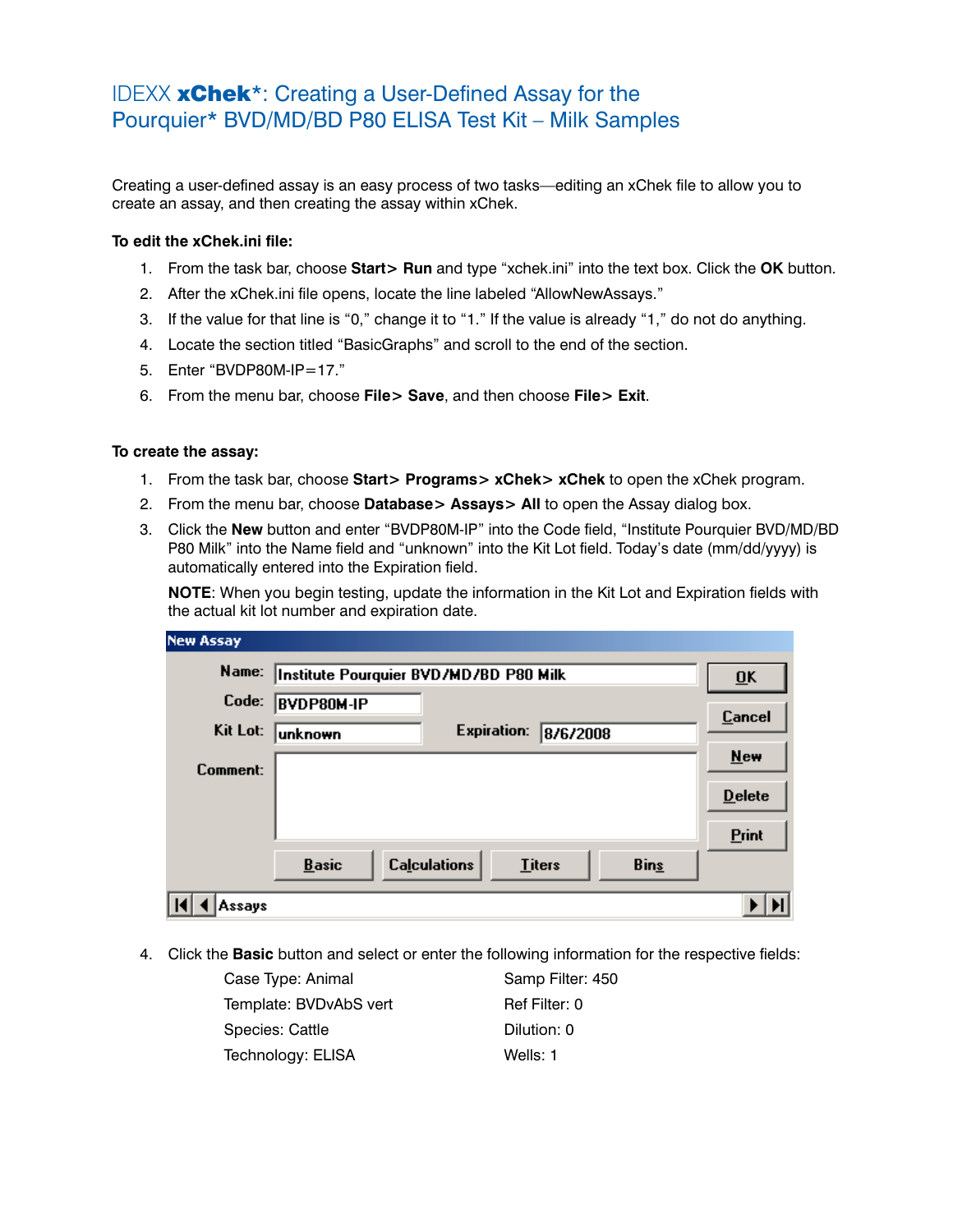| <b>New Assay</b>  |                      |   |                         |     |               |
|-------------------|----------------------|---|-------------------------|-----|---------------|
| Case Type: Animal |                      |   | Samp Filter:            | 450 |               |
| Template:         | <b>BVD</b> vAbS Vert | ▼ | Ref Filter: $\boxed{0}$ |     | ŪΚ            |
| Species: Cattle   |                      |   | Dilution:               | 10  | <b>Cancel</b> |
| Technology:       | <b>ELISA</b>         |   | Wells:                  | I1  |               |

- 5. Click **OK** to save the settings.
- 6. Click the **Calculations** button and select or enter the following information: Formulas:

 "S" Part of Ratio: Sample1 "P" Part of Ratio: None "N" Part of Ratio: Negative Blocking Factor: None First Calculation: Variable: S/N Positive Cutoff: 0.80 Suspect Cutoff: 0.80 Comparison: < Second Calculation: Variable: None Positive Cutoff: 0 Suspect Cutoff: 0 Comparison: None

**NOTE:** xChek is unable to support the % Inhibition calculation. Instead, xChek will calculate an S/N value. The cutoff values have been updated to match the new calculation and the interpretation will be the same.

| <b>New Assay</b>                 |          |                               |                  |
|----------------------------------|----------|-------------------------------|------------------|
| <b>Formulas</b>                  |          |                               |                  |
| "S" Part of Ratio:               | Sample1  |                               | $\overline{0}$ K |
| "P" Part of Ratio:               | None     |                               | Cancel           |
| "N" Part of Ratio:               | Negative |                               | Reset            |
| <b>Blocking Factor:</b>          | None     |                               |                  |
| <b>First Calculation</b>         |          | <b>Second Calculation</b>     |                  |
| Variable:<br>ls/N                |          | Variable:                     | None             |
| <b>Positive Cutoff:</b><br>10.80 |          | <b>Positive Cutoff:</b><br>lo |                  |
| <b>Suspect Cutoff:</b><br>10.80  |          | <b>Suspect Cutoff:</b><br>I٥  |                  |
| <b>Comparison:</b><br>I۷         |          | <b>Comparison:</b>            | None             |
|                                  |          |                               |                  |

7. Click **OK** to save these settings and then click **OK** again to save the assay to the database. You can now test for antibodies against BVD/MD/BD using the xChek Assay Management System.

**NOTE:** xChek does not evaluate controls or results for validity when you use a user-defined assay. You must evaluate the results from each assay in accordance with good laboratory practices. To evaluate your assay validity, please refer to the Validation Criteria section in the insert provided with this test kit.